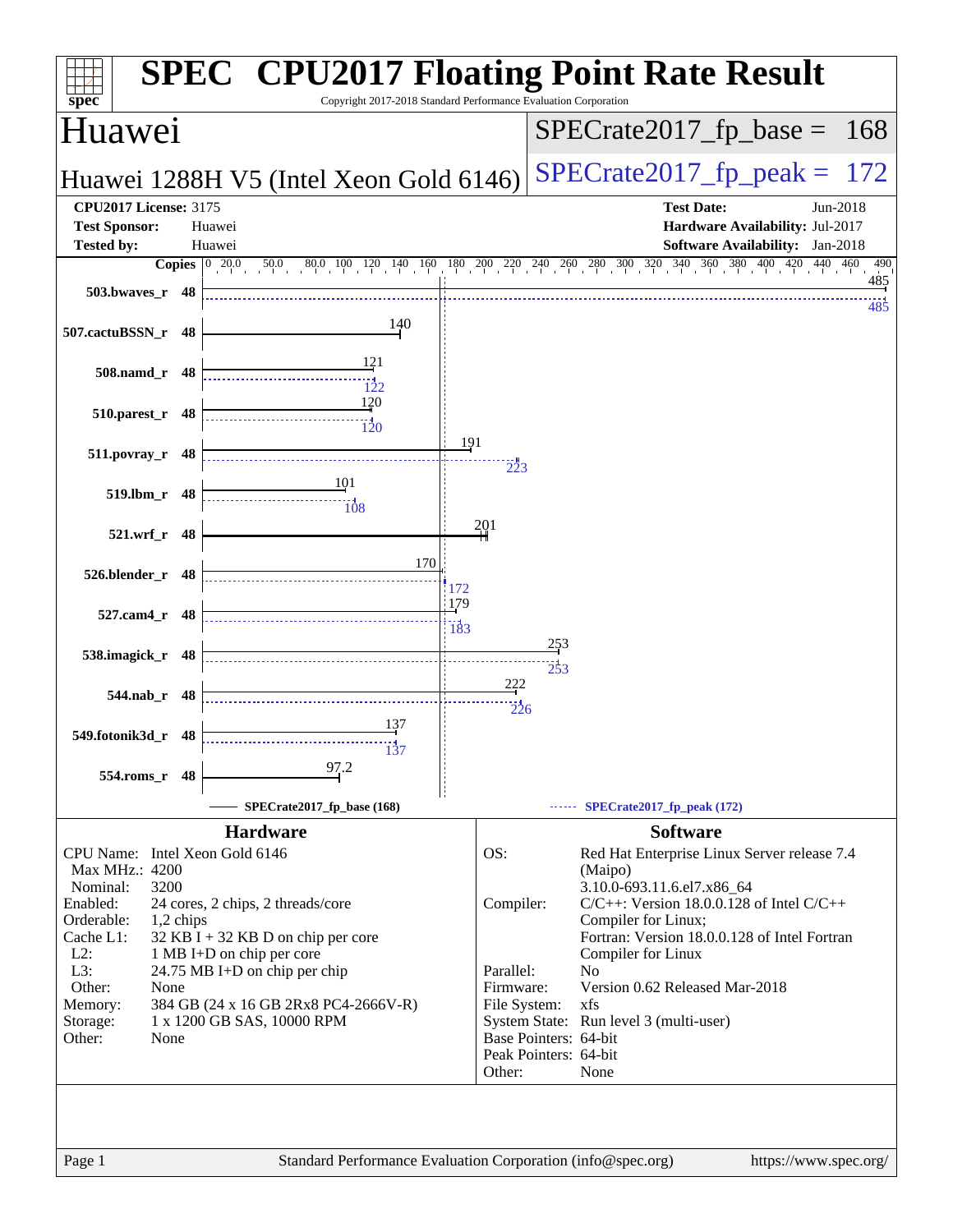| <b>SPEC CPU2017 Floating Point Rate Result</b><br>┌<br>spec<br>Copyright 2017-2018 Standard Performance Evaluation Corporation |                                           |                |       |                |            |                |       |               |                |              |                               |              |                |              |
|--------------------------------------------------------------------------------------------------------------------------------|-------------------------------------------|----------------|-------|----------------|------------|----------------|-------|---------------|----------------|--------------|-------------------------------|--------------|----------------|--------------|
|                                                                                                                                | Huawei                                    |                |       |                |            |                |       |               |                |              | $SPECTate2017_fp\_base = 168$ |              |                |              |
| $SPECrate2017_fp\_peak = 172$<br>Huawei 1288H V5 (Intel Xeon Gold 6146)                                                        |                                           |                |       |                |            |                |       |               |                |              |                               |              |                |              |
| <b>CPU2017 License: 3175</b><br><b>Test Date:</b><br>$Jun-2018$                                                                |                                           |                |       |                |            |                |       |               |                |              |                               |              |                |              |
| <b>Test Sponsor:</b><br>Hardware Availability: Jul-2017<br>Huawei                                                              |                                           |                |       |                |            |                |       |               |                |              |                               |              |                |              |
| <b>Tested by:</b>                                                                                                              | Software Availability: Jan-2018<br>Huawei |                |       |                |            |                |       |               |                |              |                               |              |                |              |
| <b>Results Table</b>                                                                                                           |                                           |                |       |                |            |                |       |               |                |              |                               |              |                |              |
|                                                                                                                                |                                           |                |       | <b>Base</b>    |            |                |       |               |                |              | <b>Peak</b>                   |              |                |              |
| <b>Benchmark</b>                                                                                                               | <b>Copies</b>                             | <b>Seconds</b> | Ratio | <b>Seconds</b> | Ratio      | <b>Seconds</b> | Ratio | <b>Copies</b> | <b>Seconds</b> | <b>Ratio</b> | <b>Seconds</b>                | <b>Ratio</b> | <b>Seconds</b> | <b>Ratio</b> |
| 503.bwayes r                                                                                                                   | 48                                        | 993            | 485   | 994            | 484        | 993            | 485   | 48            | 993            | 485          | 993                           | 485          | 993            | 485          |
| 507.cactuBSSN r                                                                                                                | 48                                        | 434            | 140   | 434            | <b>140</b> | 434            | 140   | 48            | 434            | 140          | 434                           | <b>140</b>   | 434            | 140          |
| 508.namd_r                                                                                                                     | 48                                        | 377            | 121   | 376            | 121        | 377            | 121   | 48            | 375            | 122          | 374                           | 122          | 374            | 122          |
| $510.parest_r$                                                                                                                 | 48                                        | 1057           | 119   | 1046           | 120        | 1049           | 120   | 48            | 1048           | 120          | 1046                          | <b>120</b>   | 1043           | 120          |
| $511.$ povray_r                                                                                                                | 48                                        | 587            | 191   | 587            | 191        | 590            | 190   | 48            | 504            | 222          | 502                           | 223          | 500            | 224          |
| 519.lbm r                                                                                                                      | 48                                        | 500            | 101   | 501            | 101        | 500            | 101   | 48            | 469            | 108          | 468                           | 108          | 469            | 108          |
| $521$ .wrf r                                                                                                                   | 48                                        | 532            | 202   | 535            | 201        | 544            | 198   | 48            | 532            | 202          | 535                           | 201          | 544            | 198          |
| 526.blender_r                                                                                                                  | 48                                        | 430            | 170   | 431            | 170        | 430            | 170   | 48            | 426            | 171          | 424                           | 172          | 426            | 172          |
| 527.cam4_r                                                                                                                     | 48                                        | 467            | 180   | 468            | 179        | 468            | 179   | 48            | 459            | 183          | 459                           | 183          | 459            | 183          |
| 538.imagick r                                                                                                                  | 48                                        | 473            | 252   | 472            | 253        | 473            | 253   | 48            | 473            | 253          | 473                           | 253          | 473            | 253          |
| 544.nab r                                                                                                                      | 48                                        | 363            | 222   | 364            | 222        | 364            | 222   | 48            | 357            | 226          | 358                           | 225          | 357            | 226          |
| 549.fotonik3d r                                                                                                                | 48                                        | 1365           | 137   | 1365           | 137        | 1363           | 137   | 48            | 1365           | 137          | 1364                          | 137          | 1366           | 137          |
| 554.roms_r                                                                                                                     | 48                                        | 788            | 96.8  | 785            | 97.2       | 783            | 97.4  | 48            | 788            | 96.8         | 785                           | 97.2         | 783            | 97.4         |
|                                                                                                                                | $SPECrate2017$ fp base =<br>168           |                |       |                |            |                |       |               |                |              |                               |              |                |              |

**[SPECrate2017\\_fp\\_peak =](http://www.spec.org/auto/cpu2017/Docs/result-fields.html#SPECrate2017fppeak) 172**

Results appear in the [order in which they were run.](http://www.spec.org/auto/cpu2017/Docs/result-fields.html#RunOrder) Bold underlined text [indicates a median measurement.](http://www.spec.org/auto/cpu2017/Docs/result-fields.html#Median)

#### **[Submit Notes](http://www.spec.org/auto/cpu2017/Docs/result-fields.html#SubmitNotes)**

 The numactl mechanism was used to bind copies to processors. The config file option 'submit' was used to generate numactl commands to bind each copy to a specific processor. For details, please see the config file.

#### **[Operating System Notes](http://www.spec.org/auto/cpu2017/Docs/result-fields.html#OperatingSystemNotes)**

Stack size set to unlimited using "ulimit -s unlimited"

#### **[General Notes](http://www.spec.org/auto/cpu2017/Docs/result-fields.html#GeneralNotes)**

Environment variables set by runcpu before the start of the run: LD\_LIBRARY\_PATH = "/spec2017/lib/ia32:/spec2017/lib/intel64:/spec2017/je5.0.1-32:/spec2017/je5.0.1-64" Binaries compiled on a system with 1x Intel Core i7-4790 CPU + 32GB RAM memory using Redhat Enterprise Linux 7.4 Transparent Huge Pages enabled by default Prior to runcpu invocation Filesystem page cache synced and cleared with:

sync; echo 3> /proc/sys/vm/drop\_caches

runcpu command invoked through numactl i.e.:

numactl --interleave=all runcpu <etc>

 Yes: The test sponsor attests, as of date of publication, that CVE-2017-5754 (Meltdown) is mitigated in the system as tested and documented.

**(Continued on next page)**

| Page 2 | Standard Performance Evaluation Corporation (info@spec.org) | https://www.spec.org/ |
|--------|-------------------------------------------------------------|-----------------------|
|        |                                                             |                       |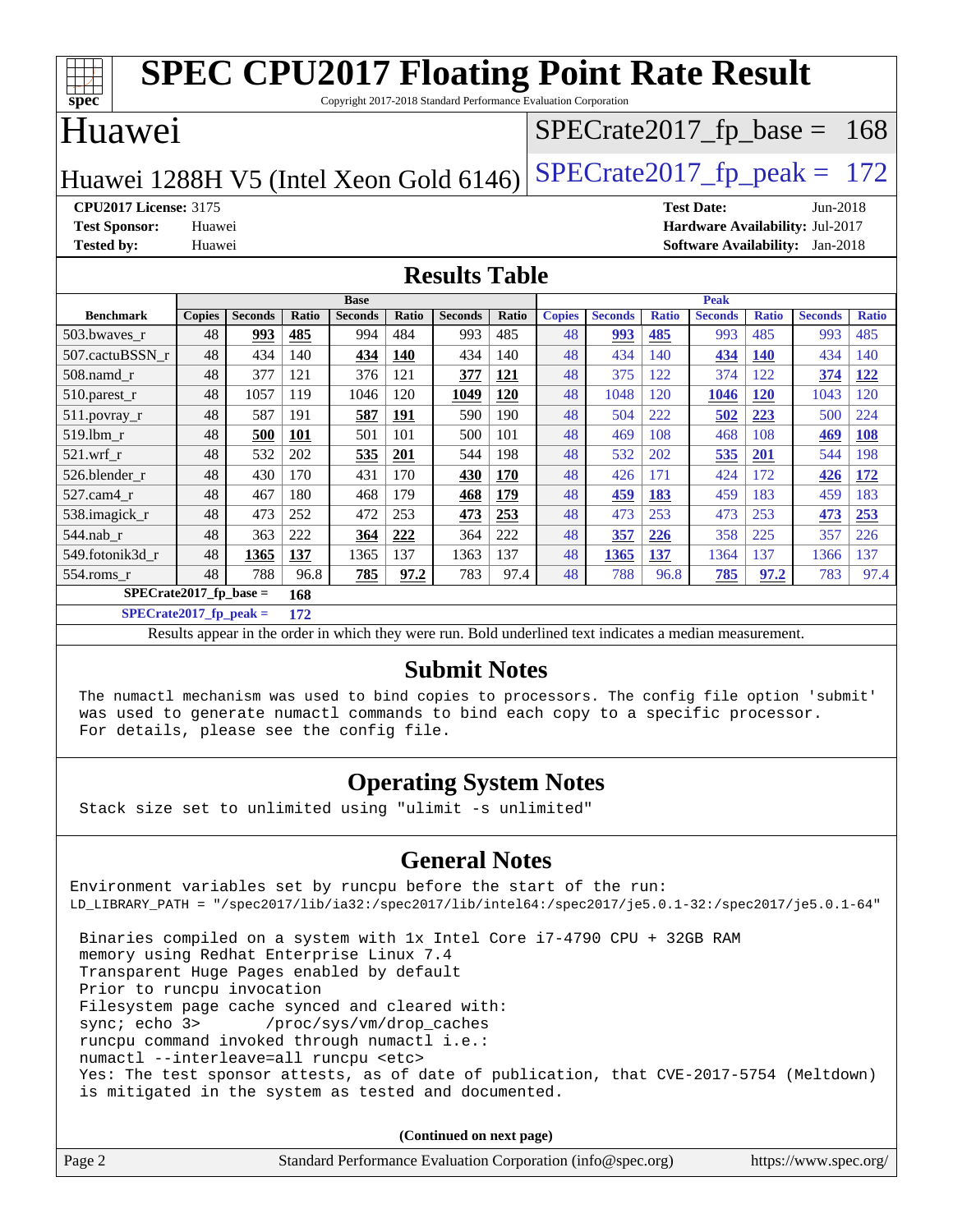

# **[SPEC CPU2017 Floating Point Rate Result](http://www.spec.org/auto/cpu2017/Docs/result-fields.html#SPECCPU2017FloatingPointRateResult)**

Copyright 2017-2018 Standard Performance Evaluation Corporation

#### Huawei

 $SPECTate2017_fp\_base = 168$ 

#### Huawei 1288H V5 (Intel Xeon Gold  $6146$ ) [SPECrate2017\\_fp\\_peak =](http://www.spec.org/auto/cpu2017/Docs/result-fields.html#SPECrate2017fppeak) 172

**[Tested by:](http://www.spec.org/auto/cpu2017/Docs/result-fields.html#Testedby)** Huawei **[Software Availability:](http://www.spec.org/auto/cpu2017/Docs/result-fields.html#SoftwareAvailability)** Jan-2018

**[CPU2017 License:](http://www.spec.org/auto/cpu2017/Docs/result-fields.html#CPU2017License)** 3175 **[Test Date:](http://www.spec.org/auto/cpu2017/Docs/result-fields.html#TestDate)** Jun-2018 **[Test Sponsor:](http://www.spec.org/auto/cpu2017/Docs/result-fields.html#TestSponsor)** Huawei **[Hardware Availability:](http://www.spec.org/auto/cpu2017/Docs/result-fields.html#HardwareAvailability)** Jul-2017

#### **[General Notes \(Continued\)](http://www.spec.org/auto/cpu2017/Docs/result-fields.html#GeneralNotes)**

 Yes: The test sponsor attests, as of date of publication, that CVE-2017-5753 (Spectre variant 1) is mitigated in the system as tested and documented. Yes: The test sponsor attests, as of date of publication, that CVE-2017-5715 (Spectre variant 2) is mitigated in the system as tested and documented.

#### **[Platform Notes](http://www.spec.org/auto/cpu2017/Docs/result-fields.html#PlatformNotes)**

Page 3 Standard Performance Evaluation Corporation [\(info@spec.org\)](mailto:info@spec.org) <https://www.spec.org/> BIOS configuration: Power Policy Set to Performance SNC Set to Enabled IMC Interleaving Set to 1-way Interleave XPT Prefetch Set to Enabled Sysinfo program /spec2017/bin/sysinfo Rev: r5797 of 2017-06-14 96c45e4568ad54c135fd618bcc091c0f running on localhost.localdomain Fri Jun 22 20:54:20 2018 SUT (System Under Test) info as seen by some common utilities. For more information on this section, see <https://www.spec.org/cpu2017/Docs/config.html#sysinfo> From /proc/cpuinfo model name : Intel(R) Xeon(R) Gold 6146 CPU @ 3.20GHz 2 "physical id"s (chips) 48 "processors" cores, siblings (Caution: counting these is hw and system dependent. The following excerpts from /proc/cpuinfo might not be reliable. Use with caution.) cpu cores : 12 siblings : 24 physical 0: cores 0 1 2 3 4 9 10 16 18 19 25 26 physical 1: cores 0 1 2 3 8 9 10 11 18 19 24 27 From lscpu: Architecture: x86\_64 CPU op-mode(s): 32-bit, 64-bit Byte Order: Little Endian  $CPU(s):$  48 On-line CPU(s) list: 0-47 Thread(s) per core: 2 Core(s) per socket: 12 Socket(s): 2 NUMA node(s): 4 Vendor ID: GenuineIntel CPU family: 6 Model: 85 Model name: Intel(R) Xeon(R) Gold 6146 CPU @ 3.20GHz Stepping: 4 **(Continued on next page)**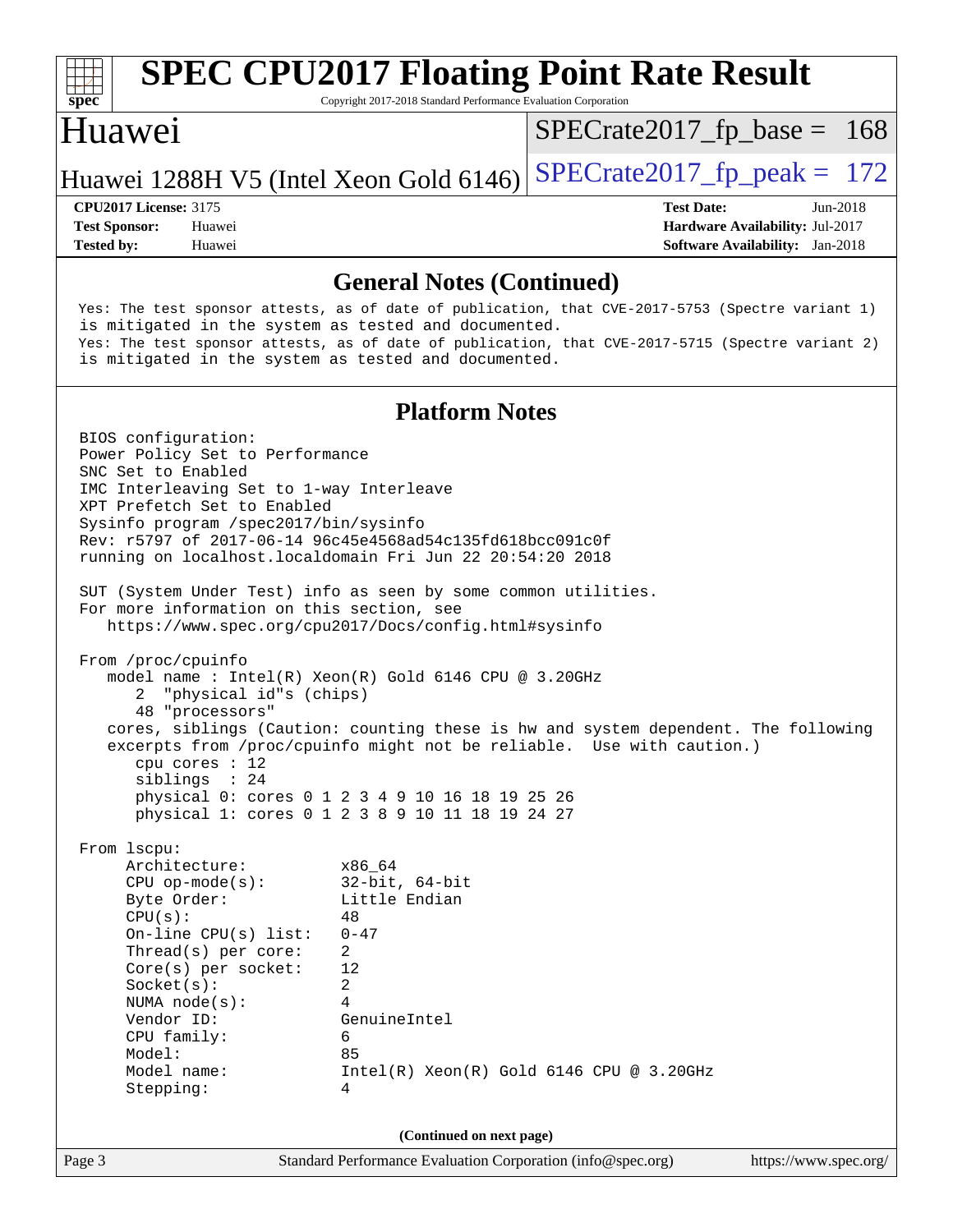| <b>SPEC CPU2017 Floating Point Rate Result</b><br>Copyright 2017-2018 Standard Performance Evaluation Corporation<br>spec                                                                                                                                                                                                                                                                                                                                                                                                                                                                                                                                                                                                                                                                                                                                                                                                                                                                                                                                                                                                                                                                                                                                                                                                                                                                                                                                                                                                                                                                                                                                                                                                                                                                                                                                                                                                                                                                                             |                                                                                                            |
|-----------------------------------------------------------------------------------------------------------------------------------------------------------------------------------------------------------------------------------------------------------------------------------------------------------------------------------------------------------------------------------------------------------------------------------------------------------------------------------------------------------------------------------------------------------------------------------------------------------------------------------------------------------------------------------------------------------------------------------------------------------------------------------------------------------------------------------------------------------------------------------------------------------------------------------------------------------------------------------------------------------------------------------------------------------------------------------------------------------------------------------------------------------------------------------------------------------------------------------------------------------------------------------------------------------------------------------------------------------------------------------------------------------------------------------------------------------------------------------------------------------------------------------------------------------------------------------------------------------------------------------------------------------------------------------------------------------------------------------------------------------------------------------------------------------------------------------------------------------------------------------------------------------------------------------------------------------------------------------------------------------------------|------------------------------------------------------------------------------------------------------------|
| Huawei                                                                                                                                                                                                                                                                                                                                                                                                                                                                                                                                                                                                                                                                                                                                                                                                                                                                                                                                                                                                                                                                                                                                                                                                                                                                                                                                                                                                                                                                                                                                                                                                                                                                                                                                                                                                                                                                                                                                                                                                                | $SPECrate2017_fp\_base = 168$                                                                              |
| Huawei 1288H V5 (Intel Xeon Gold 6146)                                                                                                                                                                                                                                                                                                                                                                                                                                                                                                                                                                                                                                                                                                                                                                                                                                                                                                                                                                                                                                                                                                                                                                                                                                                                                                                                                                                                                                                                                                                                                                                                                                                                                                                                                                                                                                                                                                                                                                                | $SPECTate2017$ _fp_peak = 172                                                                              |
| <b>CPU2017 License: 3175</b><br><b>Test Sponsor:</b><br>Huawei<br><b>Tested by:</b><br>Huawei                                                                                                                                                                                                                                                                                                                                                                                                                                                                                                                                                                                                                                                                                                                                                                                                                                                                                                                                                                                                                                                                                                                                                                                                                                                                                                                                                                                                                                                                                                                                                                                                                                                                                                                                                                                                                                                                                                                         | <b>Test Date:</b><br>Jun-2018<br>Hardware Availability: Jul-2017<br><b>Software Availability:</b> Jan-2018 |
| <b>Platform Notes (Continued)</b>                                                                                                                                                                                                                                                                                                                                                                                                                                                                                                                                                                                                                                                                                                                                                                                                                                                                                                                                                                                                                                                                                                                                                                                                                                                                                                                                                                                                                                                                                                                                                                                                                                                                                                                                                                                                                                                                                                                                                                                     |                                                                                                            |
| CPU MHz:<br>3200.000<br>6400.00<br>BogoMIPS:<br>Virtualization:<br>$VT - x$<br>Lld cache:<br>32K<br>Lli cache:<br>32K<br>$L2$ cache:<br>1024K<br>L3 cache:<br>25344K<br>NUMA node0 CPU(s):<br>$0-2, 5, 7, 10, 24-26, 29, 31, 34$<br>NUMA nodel CPU(s):<br>3, 4, 6, 8, 9, 11, 27, 28, 30, 32, 33, 35<br>NUMA node2 CPU(s):<br>12-14, 16, 17, 22, 36-38, 40, 41, 46<br>NUMA node3 CPU(s):<br>15, 18 - 21, 23, 39, 42 - 45, 47<br>Flags:<br>pat pse36 clflush dts acpi mmx fxsr sse sse2 ss ht tm pbe syscall nx pdpelgb rdtscp<br>lm constant_tsc art arch_perfmon pebs bts rep_good nopl xtopology nonstop_tsc<br>aperfmperf eagerfpu pni pclmulqdq dtes64 ds_cpl vmx smx est tm2 ssse3 fma cx16 xtpr<br>pdcm pcid dca sse4_1 sse4_2 x2apic movbe popcnt tsc_deadline_timer aes xsave avx<br>f16c rdrand lahf_lm abm 3dnowprefetch epb cat_13 cdp_13 invpcid_single intel_pt<br>spec_ctrl ibpb_support tpr_shadow vnmi flexpriority ept vpid fsgsbase tsc_adjust<br>bmil hle avx2 smep bmi2 erms invpcid rtm cqm mpx rdt_a avx512f avx512dq rdseed adx<br>smap clflushopt clwb avx512cd avx512bw avx512vl xsaveopt xsavec xgetbvl cqm_llc<br>cqm_occup_llc cqm_mbm_total cqm_mbm_local dtherm ida arat pln pts<br>/proc/cpuinfo cache data<br>cache size : 25344 KB<br>From numactl --hardware WARNING: a numactl 'node' might or might not correspond to a<br>physical chip.<br>$available: 4 nodes (0-3)$<br>node 0 cpus: 0 1 2 5 7 10 24 25 26 29 31 34<br>node 0 size: 96437 MB<br>node 0 free: 93154 MB<br>node 1 cpus: 3 4 6 8 9 11 27 28 30 32 33 35<br>node 1 size: 98304 MB<br>node 1 free: 95568 MB<br>node 2 cpus: 12 13 14 16 17 22 36 37 38 40 41 46<br>node 2 size: 98304 MB<br>node 2 free: 95645 MB<br>node 3 cpus: 15 18 19 20 21 23 39 42 43 44 45 47<br>node 3 size: 98304 MB<br>node 3 free: 95495 MB<br>node distances:<br>node<br>$\mathbf 0$<br>$\mathbf{1}$<br>2<br>3<br>0 :<br>10<br>11<br>21<br>21<br>1:<br>11<br>10<br>21<br>21<br>2:<br>21<br>21<br>10<br>11<br>3:<br>21<br>21<br>11<br>10 | fpu vme de pse tsc msr pae mce cx8 apic sep mtrr pge mca cmov                                              |
| (Continued on next page)<br>Page 4<br>Standard Performance Evaluation Corporation (info@spec.org)                                                                                                                                                                                                                                                                                                                                                                                                                                                                                                                                                                                                                                                                                                                                                                                                                                                                                                                                                                                                                                                                                                                                                                                                                                                                                                                                                                                                                                                                                                                                                                                                                                                                                                                                                                                                                                                                                                                     | https://www.spec.org/                                                                                      |
|                                                                                                                                                                                                                                                                                                                                                                                                                                                                                                                                                                                                                                                                                                                                                                                                                                                                                                                                                                                                                                                                                                                                                                                                                                                                                                                                                                                                                                                                                                                                                                                                                                                                                                                                                                                                                                                                                                                                                                                                                       |                                                                                                            |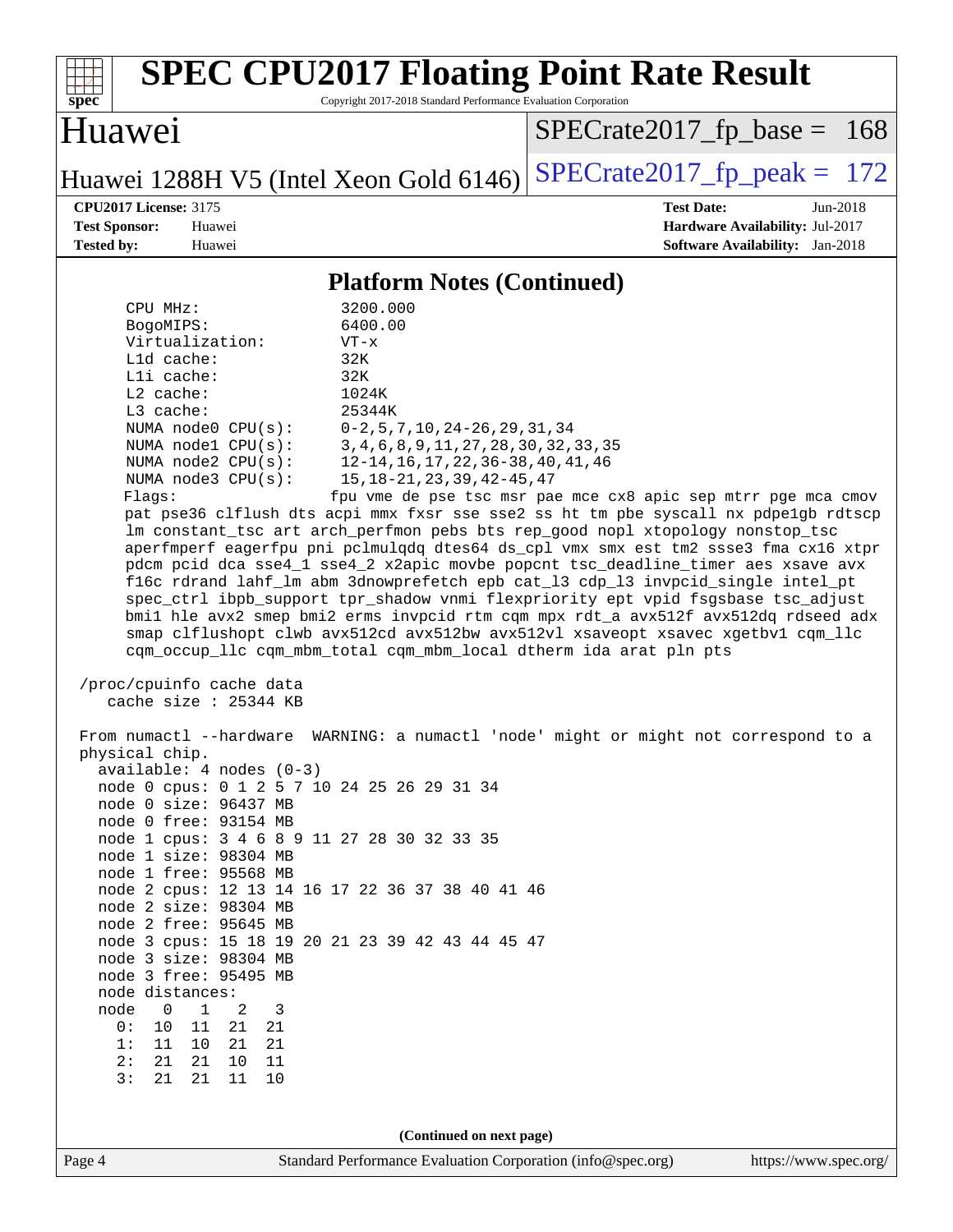| <b>SPEC CPU2017 Floating Point Rate Result</b><br>Copyright 2017-2018 Standard Performance Evaluation Corporation<br>spec <sup>®</sup>                                                                                                                                                                                                                                                                                                                                                                                                                                                                                                                                                                                                                                                                                                                                                                                                                                                                                                                                                                                                                                                                                                                                                                                                                                                                                  |                                                                                                              |
|-------------------------------------------------------------------------------------------------------------------------------------------------------------------------------------------------------------------------------------------------------------------------------------------------------------------------------------------------------------------------------------------------------------------------------------------------------------------------------------------------------------------------------------------------------------------------------------------------------------------------------------------------------------------------------------------------------------------------------------------------------------------------------------------------------------------------------------------------------------------------------------------------------------------------------------------------------------------------------------------------------------------------------------------------------------------------------------------------------------------------------------------------------------------------------------------------------------------------------------------------------------------------------------------------------------------------------------------------------------------------------------------------------------------------|--------------------------------------------------------------------------------------------------------------|
| Huawei                                                                                                                                                                                                                                                                                                                                                                                                                                                                                                                                                                                                                                                                                                                                                                                                                                                                                                                                                                                                                                                                                                                                                                                                                                                                                                                                                                                                                  | $SPECrate2017rfp base = 168$                                                                                 |
| Huawei 1288H V5 (Intel Xeon Gold 6146)                                                                                                                                                                                                                                                                                                                                                                                                                                                                                                                                                                                                                                                                                                                                                                                                                                                                                                                                                                                                                                                                                                                                                                                                                                                                                                                                                                                  | $SPECTate2017$ _fp_peak = 172                                                                                |
| <b>CPU2017 License: 3175</b><br><b>Test Sponsor:</b><br>Huawei<br><b>Tested by:</b><br>Huawei                                                                                                                                                                                                                                                                                                                                                                                                                                                                                                                                                                                                                                                                                                                                                                                                                                                                                                                                                                                                                                                                                                                                                                                                                                                                                                                           | <b>Test Date:</b><br>$Jun-2018$<br>Hardware Availability: Jul-2017<br><b>Software Availability:</b> Jan-2018 |
| <b>Platform Notes (Continued)</b>                                                                                                                                                                                                                                                                                                                                                                                                                                                                                                                                                                                                                                                                                                                                                                                                                                                                                                                                                                                                                                                                                                                                                                                                                                                                                                                                                                                       |                                                                                                              |
| From /proc/meminfo<br>MemTotal:<br>394174208 kB<br>HugePages_Total:<br>0<br>Hugepagesize:<br>2048 kB<br>From /etc/*release* /etc/*version*<br>os-release:<br>NAME="Red Hat Enterprise Linux Server"<br>VERSION="7.4 (Maipo)"<br>ID="rhel"<br>ID_LIKE="fedora"<br>VARIANT="Server"<br>VARIANT_ID="server"<br>VERSION_ID="7.4"<br>PRETTY_NAME="Red Hat Enterprise Linux Server 7.4 (Maipo)"<br>redhat-release: Red Hat Enterprise Linux Server release 7.4 (Maipo)<br>system-release: Red Hat Enterprise Linux Server release 7.4 (Maipo)<br>system-release-cpe: cpe:/o:redhat:enterprise_linux:7.4:ga:server<br>uname $-a$ :<br>Linux localhost.localdomain 3.10.0-693.11.6.el7.x86_64 #1 SMP Thu Dec 28 14:23:39 EST<br>2017 x86_64 x86_64 x86_64 GNU/Linux<br>run-level 3 Jun 21 21:16<br>SPEC is set to: /spec2017<br>Type Size Used Avail Use% Mounted on<br>Filesystem<br>37G 1.7T 3% /<br>/dev/mapper/rhel-root xfs 1.8T<br>Additional information from dmidecode follows. WARNING: Use caution when you interpret<br>this section. The 'dmidecode' program reads system data which is "intended to allow<br>hardware to be accurately determined", but the intent may not be met, as there are<br>frequent changes to hardware, firmware, and the "DMTF SMBIOS" standard.<br>BIOS INSYDE Corp. 0.62 03/26/2018<br>Memory:<br>24x Samsung M393A2K43BB1-CTD 16 GB 2 rank 2666<br>(End of data from sysinfo program) |                                                                                                              |
| <b>Compiler Version Notes</b>                                                                                                                                                                                                                                                                                                                                                                                                                                                                                                                                                                                                                                                                                                                                                                                                                                                                                                                                                                                                                                                                                                                                                                                                                                                                                                                                                                                           | ==============================                                                                               |
| CC 519.1bm_r(base) 538.imagick_r(base, peak) 544.nab_r(base)<br>icc (ICC) 18.0.0 20170811<br>Copyright (C) 1985-2017 Intel Corporation. All rights reserved.                                                                                                                                                                                                                                                                                                                                                                                                                                                                                                                                                                                                                                                                                                                                                                                                                                                                                                                                                                                                                                                                                                                                                                                                                                                            |                                                                                                              |
| (Continued on next page)                                                                                                                                                                                                                                                                                                                                                                                                                                                                                                                                                                                                                                                                                                                                                                                                                                                                                                                                                                                                                                                                                                                                                                                                                                                                                                                                                                                                |                                                                                                              |

| яσе<br>. . |  |
|------------|--|
|            |  |

Standard Performance Evaluation Corporation [\(info@spec.org\)](mailto:info@spec.org) <https://www.spec.org/>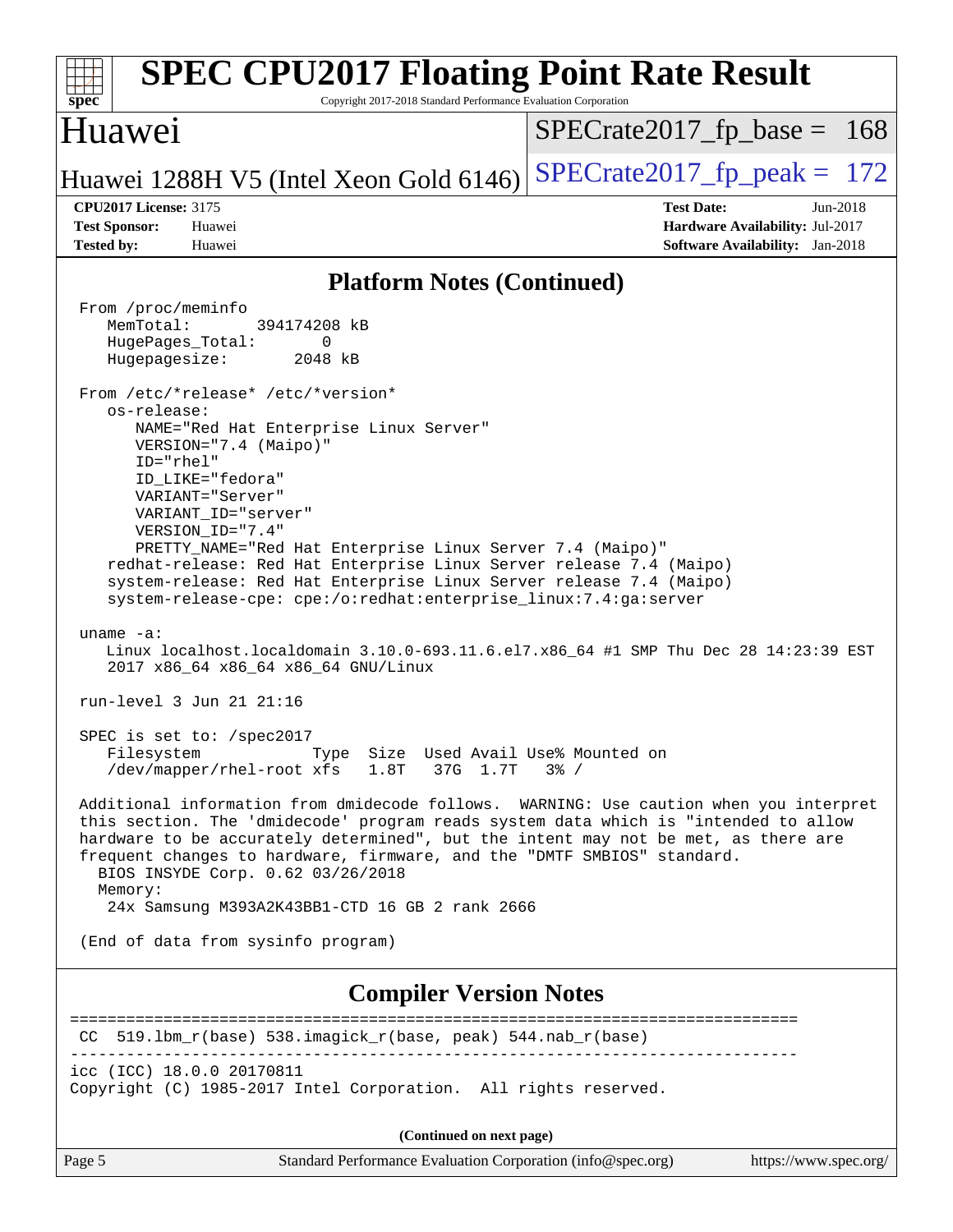| <b>SPEC CPU2017 Floating Point Rate Result</b><br>spec <sup>®</sup><br>Copyright 2017-2018 Standard Performance Evaluation Corporation |                                                                                                            |  |  |  |  |
|----------------------------------------------------------------------------------------------------------------------------------------|------------------------------------------------------------------------------------------------------------|--|--|--|--|
| Huawei                                                                                                                                 | $SPECrate2017fp base =$<br><b>168</b>                                                                      |  |  |  |  |
| Huawei 1288H V5 (Intel Xeon Gold 6146)                                                                                                 | $SPECTate2017$ _fp_peak = 172                                                                              |  |  |  |  |
| <b>CPU2017 License: 3175</b><br><b>Test Sponsor:</b><br>Huawei<br><b>Tested by:</b><br>Huawei                                          | <b>Test Date:</b><br>Jun-2018<br>Hardware Availability: Jul-2017<br><b>Software Availability:</b> Jan-2018 |  |  |  |  |
| <b>Compiler Version Notes (Continued)</b>                                                                                              |                                                                                                            |  |  |  |  |
|                                                                                                                                        |                                                                                                            |  |  |  |  |
| $519.1bm_r(peak) 544.nab_r(peak)$<br>CC.                                                                                               |                                                                                                            |  |  |  |  |
| icc (ICC) 18.0.0 20170811<br>Copyright (C) 1985-2017 Intel Corporation. All rights reserved.                                           |                                                                                                            |  |  |  |  |
| CXXC 508.namd_r(base) 510.parest_r(base)                                                                                               |                                                                                                            |  |  |  |  |
| icpc (ICC) 18.0.0 20170811<br>Copyright (C) 1985-2017 Intel Corporation. All rights reserved.                                          |                                                                                                            |  |  |  |  |
| CXXC 508.namd_r(peak) 510.parest_r(peak)                                                                                               |                                                                                                            |  |  |  |  |
| icpc (ICC) 18.0.0 20170811<br>Copyright (C) 1985-2017 Intel Corporation. All rights reserved.                                          |                                                                                                            |  |  |  |  |
| CC 511.povray_r(base) 526.blender_r(base)                                                                                              | __________________________________                                                                         |  |  |  |  |
| icpc (ICC) 18.0.0 20170811<br>Copyright (C) 1985-2017 Intel Corporation. All rights reserved.<br>icc (ICC) 18.0.0 20170811             |                                                                                                            |  |  |  |  |
| Copyright (C) 1985-2017 Intel Corporation. All rights reserved.                                                                        |                                                                                                            |  |  |  |  |
| 511.povray_r(peak) 526.blender_r(peak)<br>CC                                                                                           |                                                                                                            |  |  |  |  |
| icpc (ICC) 18.0.0 20170811<br>Copyright (C) 1985-2017 Intel Corporation. All rights reserved.<br>icc (ICC) 18.0.0 20170811             |                                                                                                            |  |  |  |  |
| Copyright (C) 1985-2017 Intel Corporation. All rights reserved.                                                                        |                                                                                                            |  |  |  |  |
| FC 507.cactuBSSN_r(base)                                                                                                               |                                                                                                            |  |  |  |  |
| icpc (ICC) 18.0.0 20170811<br>Copyright (C) 1985-2017 Intel Corporation. All rights reserved.<br>icc (ICC) 18.0.0 20170811             |                                                                                                            |  |  |  |  |
| (Continued on next page)                                                                                                               |                                                                                                            |  |  |  |  |
| Standard Performance Evaluation Corporation (info@spec.org)<br>Page 6                                                                  | https://www.spec.org/                                                                                      |  |  |  |  |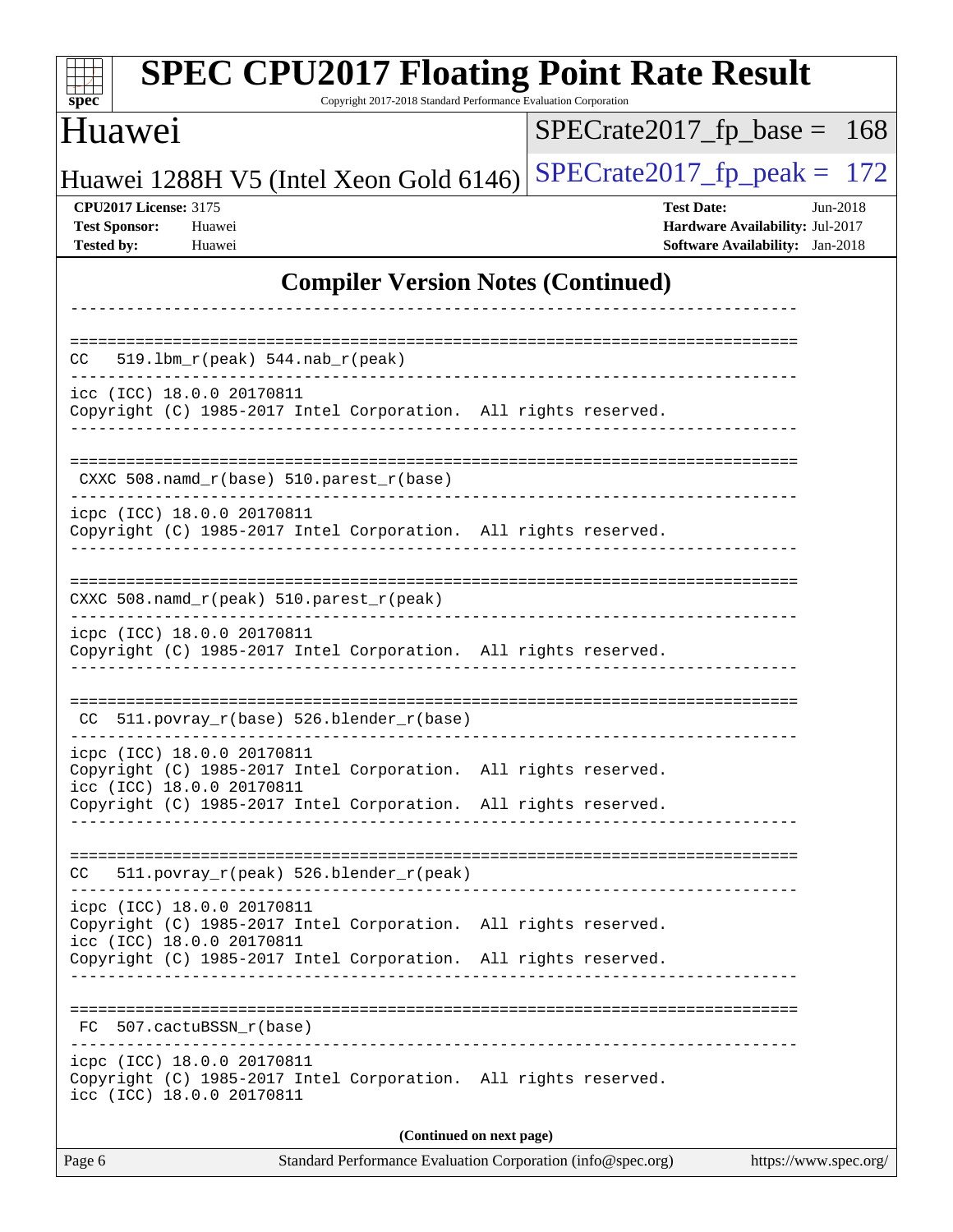

# **[SPEC CPU2017 Floating Point Rate Result](http://www.spec.org/auto/cpu2017/Docs/result-fields.html#SPECCPU2017FloatingPointRateResult)**

Copyright 2017-2018 Standard Performance Evaluation Corporation

#### Huawei

[SPECrate2017\\_fp\\_base =](http://www.spec.org/auto/cpu2017/Docs/result-fields.html#SPECrate2017fpbase) 168

Huawei 1288H V5 (Intel Xeon Gold 6146) SPECrate  $2017$  fp peak = 172

**[CPU2017 License:](http://www.spec.org/auto/cpu2017/Docs/result-fields.html#CPU2017License)** 3175 **[Test Date:](http://www.spec.org/auto/cpu2017/Docs/result-fields.html#TestDate)** Jun-2018 **[Test Sponsor:](http://www.spec.org/auto/cpu2017/Docs/result-fields.html#TestSponsor)** Huawei **[Hardware Availability:](http://www.spec.org/auto/cpu2017/Docs/result-fields.html#HardwareAvailability)** Jul-2017 **[Tested by:](http://www.spec.org/auto/cpu2017/Docs/result-fields.html#Testedby)** Huawei **[Software Availability:](http://www.spec.org/auto/cpu2017/Docs/result-fields.html#SoftwareAvailability)** Jan-2018

#### **[Compiler Version Notes \(Continued\)](http://www.spec.org/auto/cpu2017/Docs/result-fields.html#CompilerVersionNotes)**

|                                                         | Copyright (C) 1985-2017 Intel Corporation. All rights reserved.<br>ifort (IFORT) 18.0.0 20170811<br>Copyright (C) 1985-2017 Intel Corporation. All rights reserved. |  |                                                                          |
|---------------------------------------------------------|---------------------------------------------------------------------------------------------------------------------------------------------------------------------|--|--------------------------------------------------------------------------|
| FC 507.cactuBSSN_r(peak)                                |                                                                                                                                                                     |  |                                                                          |
| icpc (ICC) 18.0.0 20170811<br>icc (ICC) 18.0.0 20170811 | Copyright (C) 1985-2017 Intel Corporation. All rights reserved.                                                                                                     |  |                                                                          |
|                                                         | Copyright (C) 1985-2017 Intel Corporation. All rights reserved.<br>ifort (IFORT) 18.0.0 20170811<br>Copyright (C) 1985-2017 Intel Corporation. All rights reserved. |  |                                                                          |
|                                                         |                                                                                                                                                                     |  | FC 503.bwaves_r(base, peak) 549.fotonik3d_r(base, peak) 554.roms_r(base) |
|                                                         | ifort (IFORT) 18.0.0 20170811<br>Copyright (C) 1985-2017 Intel Corporation. All rights reserved.                                                                    |  |                                                                          |
| $FC$ 554.roms $_r$ (peak)                               |                                                                                                                                                                     |  |                                                                          |
|                                                         | ifort (IFORT) 18.0.0 20170811<br>Copyright (C) 1985-2017 Intel Corporation. All rights reserved.                                                                    |  |                                                                          |
|                                                         | $CC$ 521.wrf_r(base) 527.cam4_r(base)                                                                                                                               |  |                                                                          |
| icc (ICC) 18.0.0 20170811                               | ifort (IFORT) 18.0.0 20170811<br>Copyright (C) 1985-2017 Intel Corporation. All rights reserved.                                                                    |  |                                                                          |
|                                                         | Copyright (C) 1985-2017 Intel Corporation. All rights reserved.                                                                                                     |  |                                                                          |
| CC                                                      | 521.wrf_r(peak) 527.cam4_r(peak)                                                                                                                                    |  |                                                                          |
| icc (ICC) 18.0.0 20170811                               | ifort (IFORT) 18.0.0 20170811<br>Copyright (C) 1985-2017 Intel Corporation. All rights reserved.                                                                    |  |                                                                          |
|                                                         | Copyright (C) 1985-2017 Intel Corporation. All rights reserved.                                                                                                     |  |                                                                          |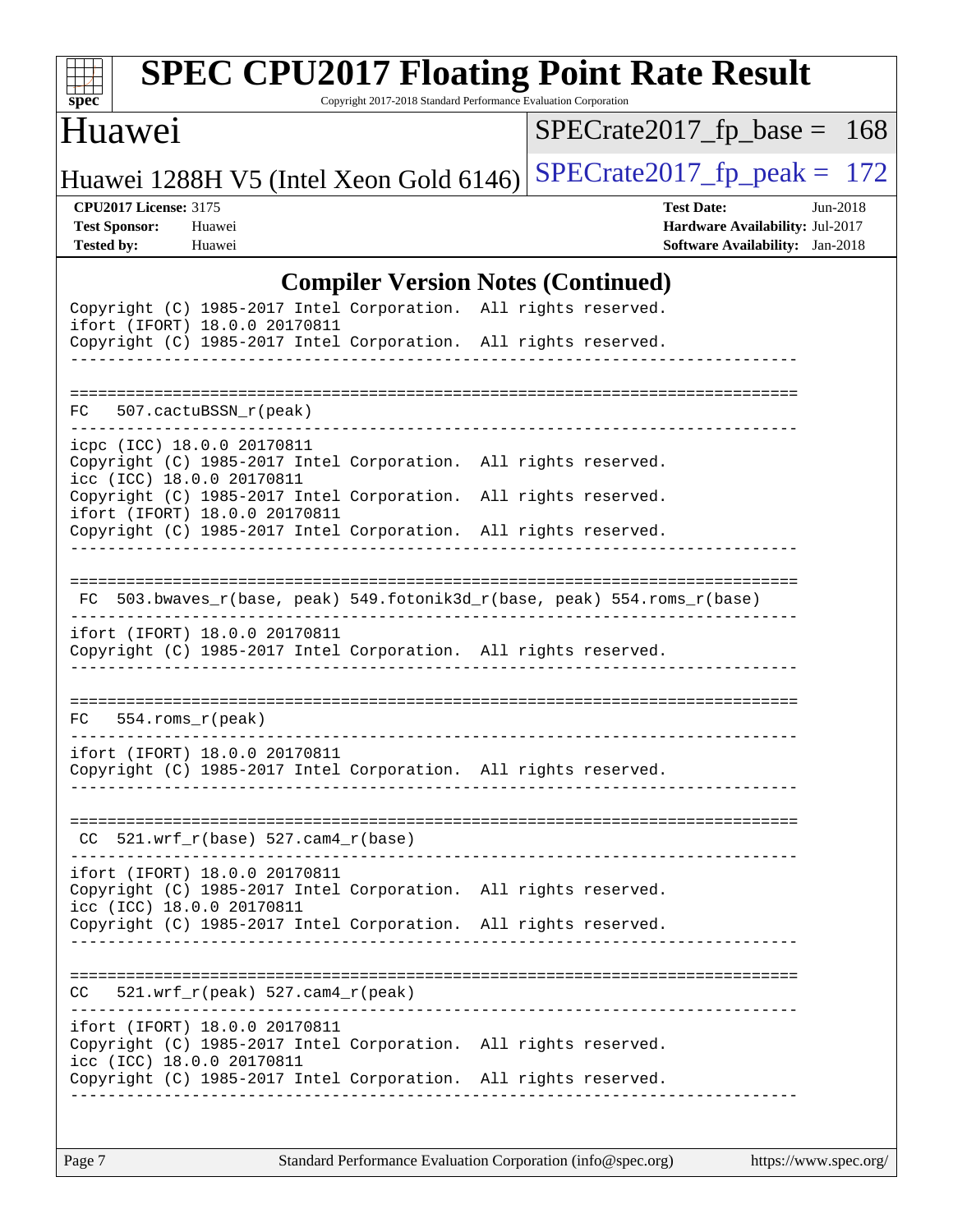| <b>SPEC CPU2017 Floating Point Rate Result</b><br>$\frac{1}{\text{spec}^*}$<br>Copyright 2017-2018 Standard Performance Evaluation Corporation |                                        |
|------------------------------------------------------------------------------------------------------------------------------------------------|----------------------------------------|
| Huawei                                                                                                                                         | $SPECrate2017_fp\_base = 168$          |
| Huawei 1288H V5 (Intel Xeon Gold 6146)                                                                                                         | $SPECrate2017_fp\_peak = 172$          |
| <b>CPU2017 License: 3175</b>                                                                                                                   | <b>Test Date:</b><br>$Jun-2018$        |
| Huawei<br><b>Test Sponsor:</b>                                                                                                                 | Hardware Availability: Jul-2017        |
| <b>Tested by:</b><br>Huawei                                                                                                                    | <b>Software Availability:</b> Jan-2018 |

## **[Base Compiler Invocation](http://www.spec.org/auto/cpu2017/Docs/result-fields.html#BaseCompilerInvocation)**

[C benchmarks](http://www.spec.org/auto/cpu2017/Docs/result-fields.html#Cbenchmarks):

[icc](http://www.spec.org/cpu2017/results/res2018q3/cpu2017-20180626-07462.flags.html#user_CCbase_intel_icc_18.0_66fc1ee009f7361af1fbd72ca7dcefbb700085f36577c54f309893dd4ec40d12360134090235512931783d35fd58c0460139e722d5067c5574d8eaf2b3e37e92)

[C++ benchmarks](http://www.spec.org/auto/cpu2017/Docs/result-fields.html#CXXbenchmarks): [icpc](http://www.spec.org/cpu2017/results/res2018q3/cpu2017-20180626-07462.flags.html#user_CXXbase_intel_icpc_18.0_c510b6838c7f56d33e37e94d029a35b4a7bccf4766a728ee175e80a419847e808290a9b78be685c44ab727ea267ec2f070ec5dc83b407c0218cded6866a35d07)

[Fortran benchmarks:](http://www.spec.org/auto/cpu2017/Docs/result-fields.html#Fortranbenchmarks) [ifort](http://www.spec.org/cpu2017/results/res2018q3/cpu2017-20180626-07462.flags.html#user_FCbase_intel_ifort_18.0_8111460550e3ca792625aed983ce982f94888b8b503583aa7ba2b8303487b4d8a21a13e7191a45c5fd58ff318f48f9492884d4413fa793fd88dd292cad7027ca)

[Benchmarks using both Fortran and C](http://www.spec.org/auto/cpu2017/Docs/result-fields.html#BenchmarksusingbothFortranandC): [ifort](http://www.spec.org/cpu2017/results/res2018q3/cpu2017-20180626-07462.flags.html#user_CC_FCbase_intel_ifort_18.0_8111460550e3ca792625aed983ce982f94888b8b503583aa7ba2b8303487b4d8a21a13e7191a45c5fd58ff318f48f9492884d4413fa793fd88dd292cad7027ca) [icc](http://www.spec.org/cpu2017/results/res2018q3/cpu2017-20180626-07462.flags.html#user_CC_FCbase_intel_icc_18.0_66fc1ee009f7361af1fbd72ca7dcefbb700085f36577c54f309893dd4ec40d12360134090235512931783d35fd58c0460139e722d5067c5574d8eaf2b3e37e92)

[Benchmarks using both C and C++:](http://www.spec.org/auto/cpu2017/Docs/result-fields.html#BenchmarksusingbothCandCXX) [icpc](http://www.spec.org/cpu2017/results/res2018q3/cpu2017-20180626-07462.flags.html#user_CC_CXXbase_intel_icpc_18.0_c510b6838c7f56d33e37e94d029a35b4a7bccf4766a728ee175e80a419847e808290a9b78be685c44ab727ea267ec2f070ec5dc83b407c0218cded6866a35d07) [icc](http://www.spec.org/cpu2017/results/res2018q3/cpu2017-20180626-07462.flags.html#user_CC_CXXbase_intel_icc_18.0_66fc1ee009f7361af1fbd72ca7dcefbb700085f36577c54f309893dd4ec40d12360134090235512931783d35fd58c0460139e722d5067c5574d8eaf2b3e37e92)

[Benchmarks using Fortran, C, and C++](http://www.spec.org/auto/cpu2017/Docs/result-fields.html#BenchmarksusingFortranCandCXX): [icpc](http://www.spec.org/cpu2017/results/res2018q3/cpu2017-20180626-07462.flags.html#user_CC_CXX_FCbase_intel_icpc_18.0_c510b6838c7f56d33e37e94d029a35b4a7bccf4766a728ee175e80a419847e808290a9b78be685c44ab727ea267ec2f070ec5dc83b407c0218cded6866a35d07) [icc](http://www.spec.org/cpu2017/results/res2018q3/cpu2017-20180626-07462.flags.html#user_CC_CXX_FCbase_intel_icc_18.0_66fc1ee009f7361af1fbd72ca7dcefbb700085f36577c54f309893dd4ec40d12360134090235512931783d35fd58c0460139e722d5067c5574d8eaf2b3e37e92) [ifort](http://www.spec.org/cpu2017/results/res2018q3/cpu2017-20180626-07462.flags.html#user_CC_CXX_FCbase_intel_ifort_18.0_8111460550e3ca792625aed983ce982f94888b8b503583aa7ba2b8303487b4d8a21a13e7191a45c5fd58ff318f48f9492884d4413fa793fd88dd292cad7027ca)

### **[Base Portability Flags](http://www.spec.org/auto/cpu2017/Docs/result-fields.html#BasePortabilityFlags)**

 503.bwaves\_r: [-DSPEC\\_LP64](http://www.spec.org/cpu2017/results/res2018q3/cpu2017-20180626-07462.flags.html#suite_basePORTABILITY503_bwaves_r_DSPEC_LP64) 507.cactuBSSN\_r: [-DSPEC\\_LP64](http://www.spec.org/cpu2017/results/res2018q3/cpu2017-20180626-07462.flags.html#suite_basePORTABILITY507_cactuBSSN_r_DSPEC_LP64) 508.namd\_r: [-DSPEC\\_LP64](http://www.spec.org/cpu2017/results/res2018q3/cpu2017-20180626-07462.flags.html#suite_basePORTABILITY508_namd_r_DSPEC_LP64) 510.parest\_r: [-DSPEC\\_LP64](http://www.spec.org/cpu2017/results/res2018q3/cpu2017-20180626-07462.flags.html#suite_basePORTABILITY510_parest_r_DSPEC_LP64) 511.povray\_r: [-DSPEC\\_LP64](http://www.spec.org/cpu2017/results/res2018q3/cpu2017-20180626-07462.flags.html#suite_basePORTABILITY511_povray_r_DSPEC_LP64) 519.lbm\_r: [-DSPEC\\_LP64](http://www.spec.org/cpu2017/results/res2018q3/cpu2017-20180626-07462.flags.html#suite_basePORTABILITY519_lbm_r_DSPEC_LP64) 521.wrf\_r: [-DSPEC\\_LP64](http://www.spec.org/cpu2017/results/res2018q3/cpu2017-20180626-07462.flags.html#suite_basePORTABILITY521_wrf_r_DSPEC_LP64) [-DSPEC\\_CASE\\_FLAG](http://www.spec.org/cpu2017/results/res2018q3/cpu2017-20180626-07462.flags.html#b521.wrf_r_baseCPORTABILITY_DSPEC_CASE_FLAG) [-convert big\\_endian](http://www.spec.org/cpu2017/results/res2018q3/cpu2017-20180626-07462.flags.html#user_baseFPORTABILITY521_wrf_r_convert_big_endian_c3194028bc08c63ac5d04de18c48ce6d347e4e562e8892b8bdbdc0214820426deb8554edfa529a3fb25a586e65a3d812c835984020483e7e73212c4d31a38223) 526.blender\_r: [-DSPEC\\_LP64](http://www.spec.org/cpu2017/results/res2018q3/cpu2017-20180626-07462.flags.html#suite_basePORTABILITY526_blender_r_DSPEC_LP64) [-DSPEC\\_LINUX](http://www.spec.org/cpu2017/results/res2018q3/cpu2017-20180626-07462.flags.html#b526.blender_r_baseCPORTABILITY_DSPEC_LINUX) [-funsigned-char](http://www.spec.org/cpu2017/results/res2018q3/cpu2017-20180626-07462.flags.html#user_baseCPORTABILITY526_blender_r_force_uchar_40c60f00ab013830e2dd6774aeded3ff59883ba5a1fc5fc14077f794d777847726e2a5858cbc7672e36e1b067e7e5c1d9a74f7176df07886a243d7cc18edfe67) 527.cam4\_r: [-DSPEC\\_LP64](http://www.spec.org/cpu2017/results/res2018q3/cpu2017-20180626-07462.flags.html#suite_basePORTABILITY527_cam4_r_DSPEC_LP64) [-DSPEC\\_CASE\\_FLAG](http://www.spec.org/cpu2017/results/res2018q3/cpu2017-20180626-07462.flags.html#b527.cam4_r_baseCPORTABILITY_DSPEC_CASE_FLAG) 538.imagick\_r: [-DSPEC\\_LP64](http://www.spec.org/cpu2017/results/res2018q3/cpu2017-20180626-07462.flags.html#suite_basePORTABILITY538_imagick_r_DSPEC_LP64) 544.nab\_r: [-DSPEC\\_LP64](http://www.spec.org/cpu2017/results/res2018q3/cpu2017-20180626-07462.flags.html#suite_basePORTABILITY544_nab_r_DSPEC_LP64) 549.fotonik3d\_r: [-DSPEC\\_LP64](http://www.spec.org/cpu2017/results/res2018q3/cpu2017-20180626-07462.flags.html#suite_basePORTABILITY549_fotonik3d_r_DSPEC_LP64) 554.roms\_r: [-DSPEC\\_LP64](http://www.spec.org/cpu2017/results/res2018q3/cpu2017-20180626-07462.flags.html#suite_basePORTABILITY554_roms_r_DSPEC_LP64)

# **[Base Optimization Flags](http://www.spec.org/auto/cpu2017/Docs/result-fields.html#BaseOptimizationFlags)**

[C benchmarks](http://www.spec.org/auto/cpu2017/Docs/result-fields.html#Cbenchmarks):

[-xCORE-AVX2](http://www.spec.org/cpu2017/results/res2018q3/cpu2017-20180626-07462.flags.html#user_CCbase_f-xCORE-AVX2) [-ipo](http://www.spec.org/cpu2017/results/res2018q3/cpu2017-20180626-07462.flags.html#user_CCbase_f-ipo) [-O3](http://www.spec.org/cpu2017/results/res2018q3/cpu2017-20180626-07462.flags.html#user_CCbase_f-O3) [-no-prec-div](http://www.spec.org/cpu2017/results/res2018q3/cpu2017-20180626-07462.flags.html#user_CCbase_f-no-prec-div) [-qopt-prefetch](http://www.spec.org/cpu2017/results/res2018q3/cpu2017-20180626-07462.flags.html#user_CCbase_f-qopt-prefetch) [-ffinite-math-only](http://www.spec.org/cpu2017/results/res2018q3/cpu2017-20180626-07462.flags.html#user_CCbase_f_finite_math_only_cb91587bd2077682c4b38af759c288ed7c732db004271a9512da14a4f8007909a5f1427ecbf1a0fb78ff2a814402c6114ac565ca162485bbcae155b5e4258871) [-qopt-mem-layout-trans=3](http://www.spec.org/cpu2017/results/res2018q3/cpu2017-20180626-07462.flags.html#user_CCbase_f-qopt-mem-layout-trans_de80db37974c74b1f0e20d883f0b675c88c3b01e9d123adea9b28688d64333345fb62bc4a798493513fdb68f60282f9a726aa07f478b2f7113531aecce732043)

[C++ benchmarks:](http://www.spec.org/auto/cpu2017/Docs/result-fields.html#CXXbenchmarks) [-xCORE-AVX2](http://www.spec.org/cpu2017/results/res2018q3/cpu2017-20180626-07462.flags.html#user_CXXbase_f-xCORE-AVX2) [-ipo](http://www.spec.org/cpu2017/results/res2018q3/cpu2017-20180626-07462.flags.html#user_CXXbase_f-ipo) [-O3](http://www.spec.org/cpu2017/results/res2018q3/cpu2017-20180626-07462.flags.html#user_CXXbase_f-O3) [-no-prec-div](http://www.spec.org/cpu2017/results/res2018q3/cpu2017-20180626-07462.flags.html#user_CXXbase_f-no-prec-div) [-qopt-prefetch](http://www.spec.org/cpu2017/results/res2018q3/cpu2017-20180626-07462.flags.html#user_CXXbase_f-qopt-prefetch) [-ffinite-math-only](http://www.spec.org/cpu2017/results/res2018q3/cpu2017-20180626-07462.flags.html#user_CXXbase_f_finite_math_only_cb91587bd2077682c4b38af759c288ed7c732db004271a9512da14a4f8007909a5f1427ecbf1a0fb78ff2a814402c6114ac565ca162485bbcae155b5e4258871)

**(Continued on next page)**

Page 8 Standard Performance Evaluation Corporation [\(info@spec.org\)](mailto:info@spec.org) <https://www.spec.org/>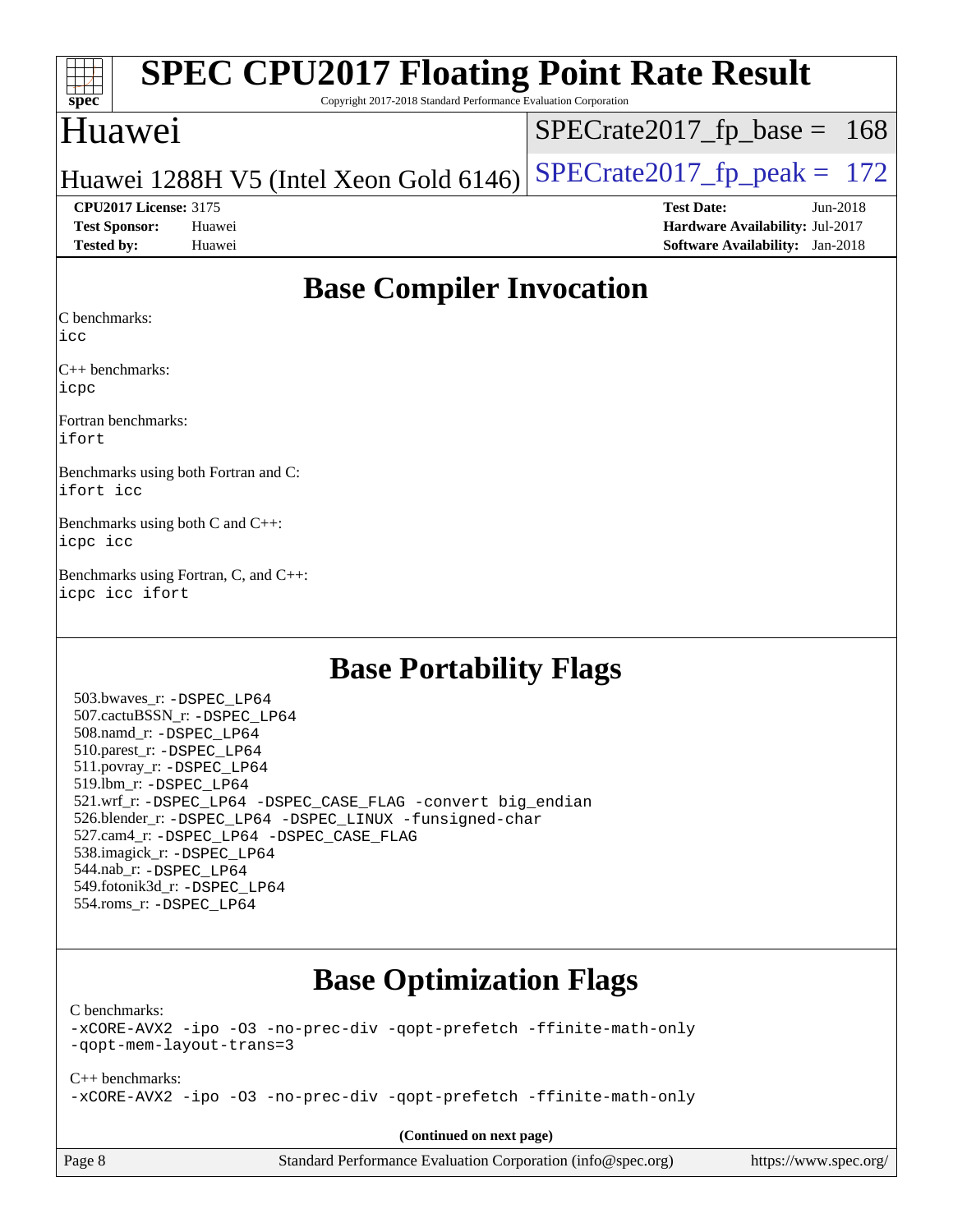

```
Benchmarks using both C and C++: 
-xCORE-AVX2 -ipo -O3 -no-prec-div -qopt-prefetch -ffinite-math-only
-qopt-mem-layout-trans=3
```
[Benchmarks using Fortran, C, and C++:](http://www.spec.org/auto/cpu2017/Docs/result-fields.html#BenchmarksusingFortranCandCXX) [-xCORE-AVX2](http://www.spec.org/cpu2017/results/res2018q3/cpu2017-20180626-07462.flags.html#user_CC_CXX_FCbase_f-xCORE-AVX2) [-ipo](http://www.spec.org/cpu2017/results/res2018q3/cpu2017-20180626-07462.flags.html#user_CC_CXX_FCbase_f-ipo) [-O3](http://www.spec.org/cpu2017/results/res2018q3/cpu2017-20180626-07462.flags.html#user_CC_CXX_FCbase_f-O3) [-no-prec-div](http://www.spec.org/cpu2017/results/res2018q3/cpu2017-20180626-07462.flags.html#user_CC_CXX_FCbase_f-no-prec-div) [-qopt-prefetch](http://www.spec.org/cpu2017/results/res2018q3/cpu2017-20180626-07462.flags.html#user_CC_CXX_FCbase_f-qopt-prefetch) [-ffinite-math-only](http://www.spec.org/cpu2017/results/res2018q3/cpu2017-20180626-07462.flags.html#user_CC_CXX_FCbase_f_finite_math_only_cb91587bd2077682c4b38af759c288ed7c732db004271a9512da14a4f8007909a5f1427ecbf1a0fb78ff2a814402c6114ac565ca162485bbcae155b5e4258871) [-qopt-mem-layout-trans=3](http://www.spec.org/cpu2017/results/res2018q3/cpu2017-20180626-07462.flags.html#user_CC_CXX_FCbase_f-qopt-mem-layout-trans_de80db37974c74b1f0e20d883f0b675c88c3b01e9d123adea9b28688d64333345fb62bc4a798493513fdb68f60282f9a726aa07f478b2f7113531aecce732043) [-nostandard-realloc-lhs](http://www.spec.org/cpu2017/results/res2018q3/cpu2017-20180626-07462.flags.html#user_CC_CXX_FCbase_f_2003_std_realloc_82b4557e90729c0f113870c07e44d33d6f5a304b4f63d4c15d2d0f1fab99f5daaed73bdb9275d9ae411527f28b936061aa8b9c8f2d63842963b95c9dd6426b8a) [-align array32byte](http://www.spec.org/cpu2017/results/res2018q3/cpu2017-20180626-07462.flags.html#user_CC_CXX_FCbase_align_array32byte_b982fe038af199962ba9a80c053b8342c548c85b40b8e86eb3cc33dee0d7986a4af373ac2d51c3f7cf710a18d62fdce2948f201cd044323541f22fc0fffc51b6)

### **[Base Other Flags](http://www.spec.org/auto/cpu2017/Docs/result-fields.html#BaseOtherFlags)**

[C benchmarks](http://www.spec.org/auto/cpu2017/Docs/result-fields.html#Cbenchmarks):  $-m64 - std= c11$  $-m64 - std= c11$ [C++ benchmarks:](http://www.spec.org/auto/cpu2017/Docs/result-fields.html#CXXbenchmarks) [-m64](http://www.spec.org/cpu2017/results/res2018q3/cpu2017-20180626-07462.flags.html#user_CXXbase_intel_intel64_18.0_af43caccfc8ded86e7699f2159af6efc7655f51387b94da716254467f3c01020a5059329e2569e4053f409e7c9202a7efc638f7a6d1ffb3f52dea4a3e31d82ab) [Fortran benchmarks](http://www.spec.org/auto/cpu2017/Docs/result-fields.html#Fortranbenchmarks):  $-m64$ [Benchmarks using both Fortran and C](http://www.spec.org/auto/cpu2017/Docs/result-fields.html#BenchmarksusingbothFortranandC):  $-m64 - std = c11$  $-m64 - std = c11$ [Benchmarks using both C and C++](http://www.spec.org/auto/cpu2017/Docs/result-fields.html#BenchmarksusingbothCandCXX):  $-m64 - std= c11$  $-m64 - std= c11$ [Benchmarks using Fortran, C, and C++:](http://www.spec.org/auto/cpu2017/Docs/result-fields.html#BenchmarksusingFortranCandCXX)  $-m64 - std= c11$  $-m64 - std= c11$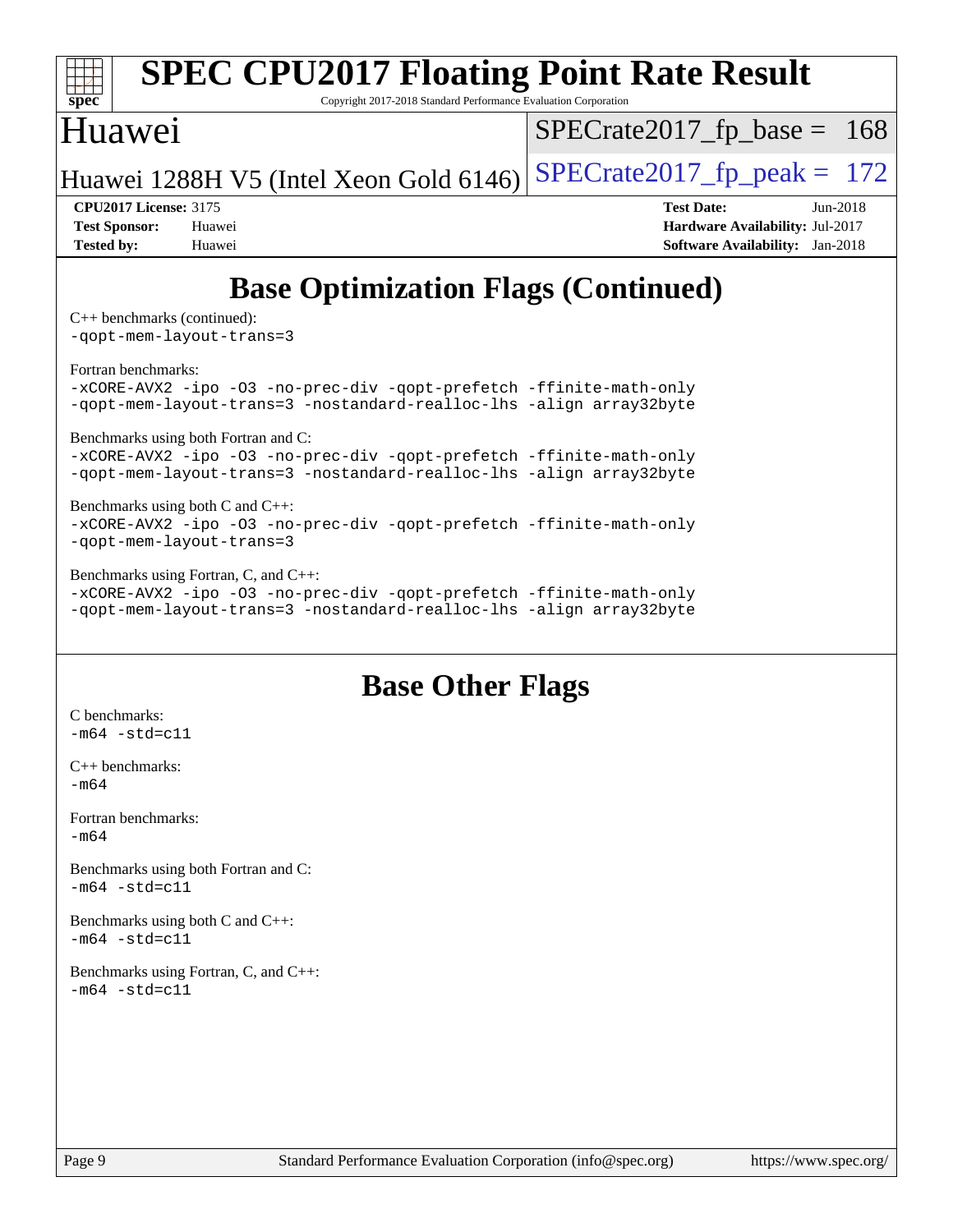| <b>SPEC CPU2017 Floating Point Rate Result</b><br>$\frac{1}{\text{spec}^*}$<br>Copyright 2017-2018 Standard Performance Evaluation Corporation |                                        |
|------------------------------------------------------------------------------------------------------------------------------------------------|----------------------------------------|
| Huawei                                                                                                                                         | $SPECrate2017_fp\_base = 168$          |
| Huawei 1288H V5 (Intel Xeon Gold 6146)                                                                                                         | $SPECTate2017$ _fp_peak = 172          |
| <b>CPU2017 License: 3175</b>                                                                                                                   | <b>Test Date:</b><br>$Jun-2018$        |
| <b>Test Sponsor:</b><br>Huawei                                                                                                                 | <b>Hardware Availability: Jul-2017</b> |
| <b>Tested by:</b><br>Huawei                                                                                                                    | <b>Software Availability:</b> Jan-2018 |

# **[Peak Compiler Invocation](http://www.spec.org/auto/cpu2017/Docs/result-fields.html#PeakCompilerInvocation)**

[C benchmarks:](http://www.spec.org/auto/cpu2017/Docs/result-fields.html#Cbenchmarks)

[icc](http://www.spec.org/cpu2017/results/res2018q3/cpu2017-20180626-07462.flags.html#user_CCpeak_intel_icc_18.0_66fc1ee009f7361af1fbd72ca7dcefbb700085f36577c54f309893dd4ec40d12360134090235512931783d35fd58c0460139e722d5067c5574d8eaf2b3e37e92)

[C++ benchmarks](http://www.spec.org/auto/cpu2017/Docs/result-fields.html#CXXbenchmarks): [icpc](http://www.spec.org/cpu2017/results/res2018q3/cpu2017-20180626-07462.flags.html#user_CXXpeak_intel_icpc_18.0_c510b6838c7f56d33e37e94d029a35b4a7bccf4766a728ee175e80a419847e808290a9b78be685c44ab727ea267ec2f070ec5dc83b407c0218cded6866a35d07)

[Fortran benchmarks:](http://www.spec.org/auto/cpu2017/Docs/result-fields.html#Fortranbenchmarks) [ifort](http://www.spec.org/cpu2017/results/res2018q3/cpu2017-20180626-07462.flags.html#user_FCpeak_intel_ifort_18.0_8111460550e3ca792625aed983ce982f94888b8b503583aa7ba2b8303487b4d8a21a13e7191a45c5fd58ff318f48f9492884d4413fa793fd88dd292cad7027ca)

[Benchmarks using both Fortran and C:](http://www.spec.org/auto/cpu2017/Docs/result-fields.html#BenchmarksusingbothFortranandC) [ifort](http://www.spec.org/cpu2017/results/res2018q3/cpu2017-20180626-07462.flags.html#user_CC_FCpeak_intel_ifort_18.0_8111460550e3ca792625aed983ce982f94888b8b503583aa7ba2b8303487b4d8a21a13e7191a45c5fd58ff318f48f9492884d4413fa793fd88dd292cad7027ca) [icc](http://www.spec.org/cpu2017/results/res2018q3/cpu2017-20180626-07462.flags.html#user_CC_FCpeak_intel_icc_18.0_66fc1ee009f7361af1fbd72ca7dcefbb700085f36577c54f309893dd4ec40d12360134090235512931783d35fd58c0460139e722d5067c5574d8eaf2b3e37e92)

[Benchmarks using both C and C++](http://www.spec.org/auto/cpu2017/Docs/result-fields.html#BenchmarksusingbothCandCXX): [icpc](http://www.spec.org/cpu2017/results/res2018q3/cpu2017-20180626-07462.flags.html#user_CC_CXXpeak_intel_icpc_18.0_c510b6838c7f56d33e37e94d029a35b4a7bccf4766a728ee175e80a419847e808290a9b78be685c44ab727ea267ec2f070ec5dc83b407c0218cded6866a35d07) [icc](http://www.spec.org/cpu2017/results/res2018q3/cpu2017-20180626-07462.flags.html#user_CC_CXXpeak_intel_icc_18.0_66fc1ee009f7361af1fbd72ca7dcefbb700085f36577c54f309893dd4ec40d12360134090235512931783d35fd58c0460139e722d5067c5574d8eaf2b3e37e92)

[Benchmarks using Fortran, C, and C++:](http://www.spec.org/auto/cpu2017/Docs/result-fields.html#BenchmarksusingFortranCandCXX) [icpc](http://www.spec.org/cpu2017/results/res2018q3/cpu2017-20180626-07462.flags.html#user_CC_CXX_FCpeak_intel_icpc_18.0_c510b6838c7f56d33e37e94d029a35b4a7bccf4766a728ee175e80a419847e808290a9b78be685c44ab727ea267ec2f070ec5dc83b407c0218cded6866a35d07) [icc](http://www.spec.org/cpu2017/results/res2018q3/cpu2017-20180626-07462.flags.html#user_CC_CXX_FCpeak_intel_icc_18.0_66fc1ee009f7361af1fbd72ca7dcefbb700085f36577c54f309893dd4ec40d12360134090235512931783d35fd58c0460139e722d5067c5574d8eaf2b3e37e92) [ifort](http://www.spec.org/cpu2017/results/res2018q3/cpu2017-20180626-07462.flags.html#user_CC_CXX_FCpeak_intel_ifort_18.0_8111460550e3ca792625aed983ce982f94888b8b503583aa7ba2b8303487b4d8a21a13e7191a45c5fd58ff318f48f9492884d4413fa793fd88dd292cad7027ca)

## **[Peak Portability Flags](http://www.spec.org/auto/cpu2017/Docs/result-fields.html#PeakPortabilityFlags)**

Same as Base Portability Flags

# **[Peak Optimization Flags](http://www.spec.org/auto/cpu2017/Docs/result-fields.html#PeakOptimizationFlags)**

[C benchmarks](http://www.spec.org/auto/cpu2017/Docs/result-fields.html#Cbenchmarks):

| $519.$ lbm_r: -prof-qen(pass 1) -prof-use(pass 2) -ipo -xCORE-AVX2 -03<br>-no-prec-div -qopt-prefetch -ffinite-math-only<br>-gopt-mem-layout-trans=3             |
|------------------------------------------------------------------------------------------------------------------------------------------------------------------|
| 538.imagick_r: -xCORE-AVX2 -ipo -03 -no-prec-div -qopt-prefetch<br>-ffinite-math-only -gopt-mem-layout-trans=3                                                   |
| $544.nab_r$ : Same as $519.lbm_r$                                                                                                                                |
| $C_{++}$ benchmarks:<br>$-prof-qen(pass 1) -prof-use(pass 2) -ipo -xCORE-AVX2 -O3$<br>-no-prec-div -qopt-prefetch -ffinite-math-only<br>-gopt-mem-layout-trans=3 |
| Fortran benchmarks:                                                                                                                                              |
| (Continued on next page)                                                                                                                                         |

Page 10 Standard Performance Evaluation Corporation [\(info@spec.org\)](mailto:info@spec.org) <https://www.spec.org/>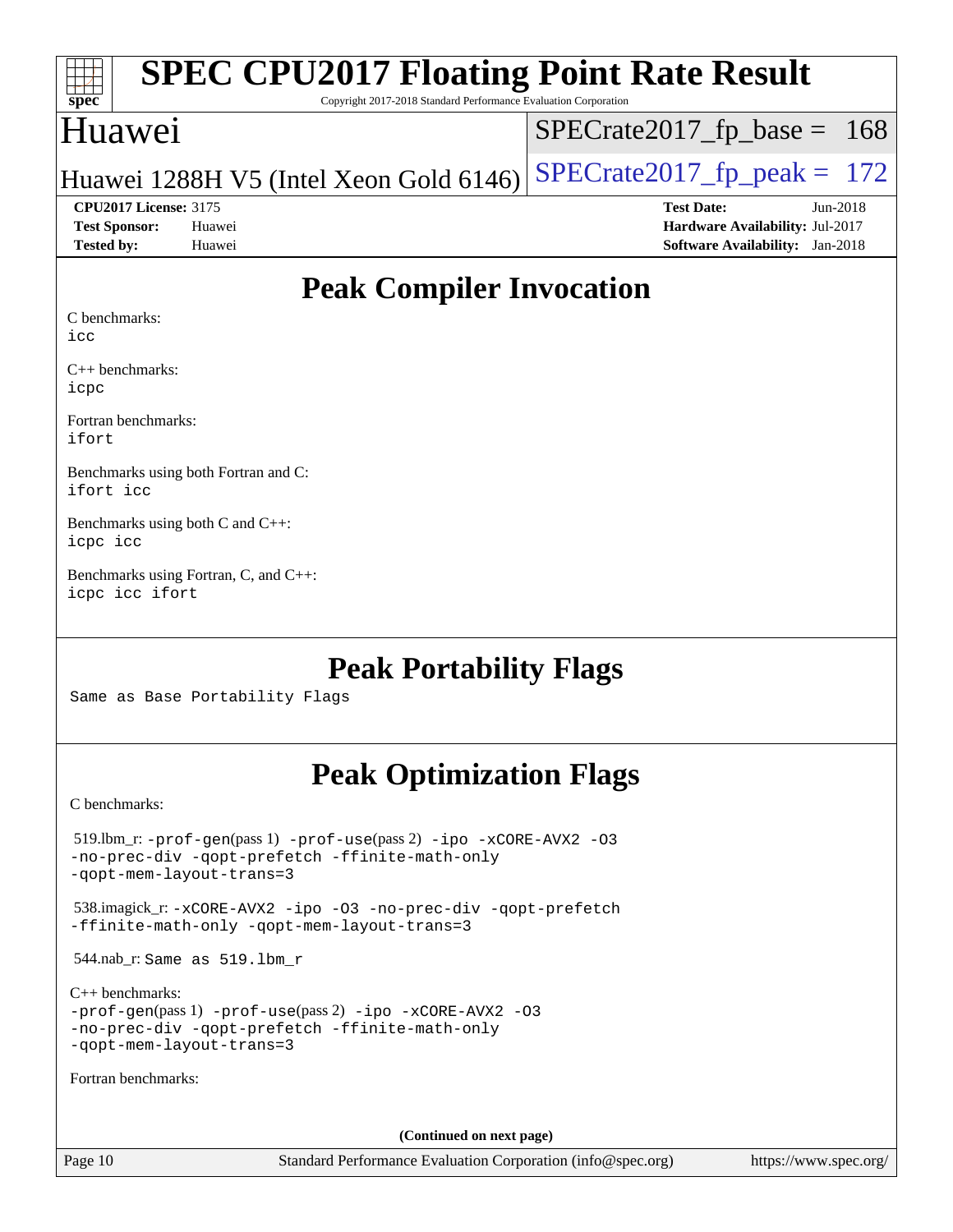

# **[SPEC CPU2017 Floating Point Rate Result](http://www.spec.org/auto/cpu2017/Docs/result-fields.html#SPECCPU2017FloatingPointRateResult)**

Copyright 2017-2018 Standard Performance Evaluation Corporation

### Huawei

 $SPECTate2017_fp\_base = 168$ 

Huawei 1288H V5 (Intel Xeon Gold 6146) SPECrate  $2017$  fp peak = 172

**[CPU2017 License:](http://www.spec.org/auto/cpu2017/Docs/result-fields.html#CPU2017License)** 3175 **[Test Date:](http://www.spec.org/auto/cpu2017/Docs/result-fields.html#TestDate)** Jun-2018 **[Test Sponsor:](http://www.spec.org/auto/cpu2017/Docs/result-fields.html#TestSponsor)** Huawei **[Hardware Availability:](http://www.spec.org/auto/cpu2017/Docs/result-fields.html#HardwareAvailability)** Jul-2017 **[Tested by:](http://www.spec.org/auto/cpu2017/Docs/result-fields.html#Testedby)** Huawei **[Software Availability:](http://www.spec.org/auto/cpu2017/Docs/result-fields.html#SoftwareAvailability)** Jan-2018

# **[Peak Optimization Flags \(Continued\)](http://www.spec.org/auto/cpu2017/Docs/result-fields.html#PeakOptimizationFlags)**

 503.bwaves\_r: [-xCORE-AVX2](http://www.spec.org/cpu2017/results/res2018q3/cpu2017-20180626-07462.flags.html#user_peakFOPTIMIZE503_bwaves_r_f-xCORE-AVX2) [-ipo](http://www.spec.org/cpu2017/results/res2018q3/cpu2017-20180626-07462.flags.html#user_peakFOPTIMIZE503_bwaves_r_f-ipo) [-O3](http://www.spec.org/cpu2017/results/res2018q3/cpu2017-20180626-07462.flags.html#user_peakFOPTIMIZE503_bwaves_r_f-O3) [-no-prec-div](http://www.spec.org/cpu2017/results/res2018q3/cpu2017-20180626-07462.flags.html#user_peakFOPTIMIZE503_bwaves_r_f-no-prec-div) [-qopt-prefetch](http://www.spec.org/cpu2017/results/res2018q3/cpu2017-20180626-07462.flags.html#user_peakFOPTIMIZE503_bwaves_r_f-qopt-prefetch) [-ffinite-math-only](http://www.spec.org/cpu2017/results/res2018q3/cpu2017-20180626-07462.flags.html#user_peakFOPTIMIZE503_bwaves_r_f_finite_math_only_cb91587bd2077682c4b38af759c288ed7c732db004271a9512da14a4f8007909a5f1427ecbf1a0fb78ff2a814402c6114ac565ca162485bbcae155b5e4258871) [-qopt-mem-layout-trans=3](http://www.spec.org/cpu2017/results/res2018q3/cpu2017-20180626-07462.flags.html#user_peakFOPTIMIZE503_bwaves_r_f-qopt-mem-layout-trans_de80db37974c74b1f0e20d883f0b675c88c3b01e9d123adea9b28688d64333345fb62bc4a798493513fdb68f60282f9a726aa07f478b2f7113531aecce732043) [-nostandard-realloc-lhs](http://www.spec.org/cpu2017/results/res2018q3/cpu2017-20180626-07462.flags.html#user_peakEXTRA_FOPTIMIZE503_bwaves_r_f_2003_std_realloc_82b4557e90729c0f113870c07e44d33d6f5a304b4f63d4c15d2d0f1fab99f5daaed73bdb9275d9ae411527f28b936061aa8b9c8f2d63842963b95c9dd6426b8a) [-align array32byte](http://www.spec.org/cpu2017/results/res2018q3/cpu2017-20180626-07462.flags.html#user_peakEXTRA_FOPTIMIZE503_bwaves_r_align_array32byte_b982fe038af199962ba9a80c053b8342c548c85b40b8e86eb3cc33dee0d7986a4af373ac2d51c3f7cf710a18d62fdce2948f201cd044323541f22fc0fffc51b6)

549.fotonik3d\_r: Same as 503.bwaves\_r

554.roms\_r: basepeak = yes

[Benchmarks using both Fortran and C](http://www.spec.org/auto/cpu2017/Docs/result-fields.html#BenchmarksusingbothFortranandC):

521.wrf\_r: basepeak = yes

```
 527.cam4_r: -prof-gen(pass 1) -prof-use(pass 2) -ipo -xCORE-AVX2 -O3
-no-prec-div -qopt-prefetch -ffinite-math-only
-qopt-mem-layout-trans=3 -nostandard-realloc-lhs
-align array32byte
```
[Benchmarks using both C and C++](http://www.spec.org/auto/cpu2017/Docs/result-fields.html#BenchmarksusingbothCandCXX): [-prof-gen](http://www.spec.org/cpu2017/results/res2018q3/cpu2017-20180626-07462.flags.html#user_CC_CXXpeak_prof_gen_5aa4926d6013ddb2a31985c654b3eb18169fc0c6952a63635c234f711e6e63dd76e94ad52365559451ec499a2cdb89e4dc58ba4c67ef54ca681ffbe1461d6b36)(pass 1) [-prof-use](http://www.spec.org/cpu2017/results/res2018q3/cpu2017-20180626-07462.flags.html#user_CC_CXXpeak_prof_use_1a21ceae95f36a2b53c25747139a6c16ca95bd9def2a207b4f0849963b97e94f5260e30a0c64f4bb623698870e679ca08317ef8150905d41bd88c6f78df73f19)(pass 2) [-ipo](http://www.spec.org/cpu2017/results/res2018q3/cpu2017-20180626-07462.flags.html#user_CC_CXXpeak_f-ipo) [-xCORE-AVX2](http://www.spec.org/cpu2017/results/res2018q3/cpu2017-20180626-07462.flags.html#user_CC_CXXpeak_f-xCORE-AVX2) [-O3](http://www.spec.org/cpu2017/results/res2018q3/cpu2017-20180626-07462.flags.html#user_CC_CXXpeak_f-O3) [-no-prec-div](http://www.spec.org/cpu2017/results/res2018q3/cpu2017-20180626-07462.flags.html#user_CC_CXXpeak_f-no-prec-div) [-qopt-prefetch](http://www.spec.org/cpu2017/results/res2018q3/cpu2017-20180626-07462.flags.html#user_CC_CXXpeak_f-qopt-prefetch) [-ffinite-math-only](http://www.spec.org/cpu2017/results/res2018q3/cpu2017-20180626-07462.flags.html#user_CC_CXXpeak_f_finite_math_only_cb91587bd2077682c4b38af759c288ed7c732db004271a9512da14a4f8007909a5f1427ecbf1a0fb78ff2a814402c6114ac565ca162485bbcae155b5e4258871) [-qopt-mem-layout-trans=3](http://www.spec.org/cpu2017/results/res2018q3/cpu2017-20180626-07462.flags.html#user_CC_CXXpeak_f-qopt-mem-layout-trans_de80db37974c74b1f0e20d883f0b675c88c3b01e9d123adea9b28688d64333345fb62bc4a798493513fdb68f60282f9a726aa07f478b2f7113531aecce732043)

[Benchmarks using Fortran, C, and C++:](http://www.spec.org/auto/cpu2017/Docs/result-fields.html#BenchmarksusingFortranCandCXX)

```
 507.cactuBSSN_r: basepeak = yes
```
### **[Peak Other Flags](http://www.spec.org/auto/cpu2017/Docs/result-fields.html#PeakOtherFlags)**

| Page 11                                                   | Standard Performance Evaluation Corporation (info@spec.org) | https://www.spec.org/ |
|-----------------------------------------------------------|-------------------------------------------------------------|-----------------------|
|                                                           | (Continued on next page)                                    |                       |
|                                                           |                                                             |                       |
| Benchmarks using both C and C++:<br>$-m64 - std= c11$     |                                                             |                       |
| Benchmarks using both Fortran and C:<br>$-m64 - std= c11$ |                                                             |                       |
| Fortran benchmarks:<br>$-m64$                             |                                                             |                       |
| $C_{++}$ benchmarks:<br>$-m64$                            |                                                             |                       |
| C benchmarks:<br>$-m64 - std= c11$                        |                                                             |                       |